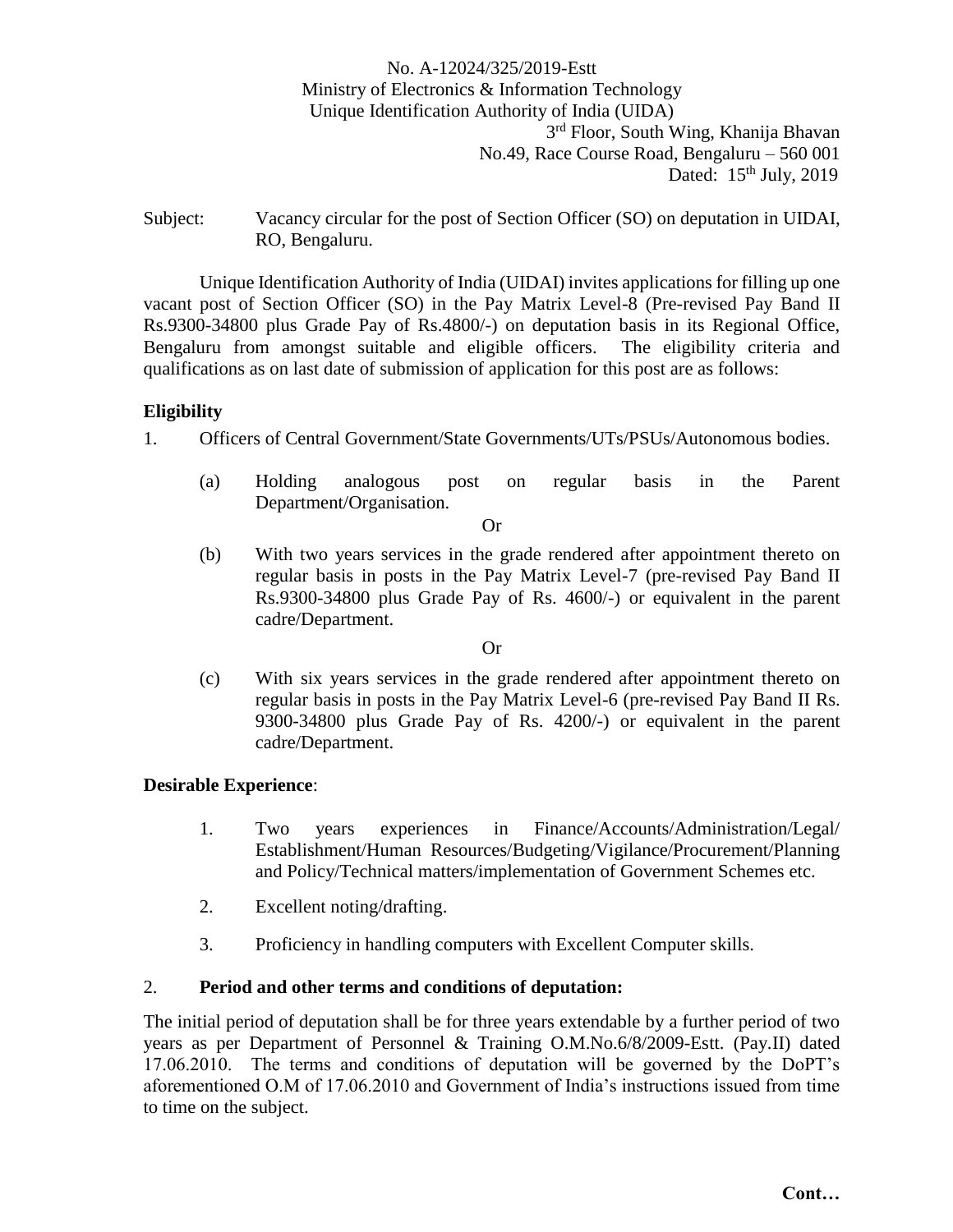### **Age Limit**

The maximum age limit for appointment on deputation shall not exceed 56 years as on the closing date of receipt of application.

# **Eligibility for Government Accommodation**

As per the ongoing arrangement (Further continuity of which is subject to approval of Ministry of Urban Development), the officers appointed in the UIDAI will be eligible for General Pool Residential Accommodation at par with Central Government employees.

3. Eligible and willing candidate may apply through proper channel in prescribed format Annexure-I. Cadre authorities/Head of Departments are requested to forward applications of eligible and willing candidates whose services can be spared on deputation immediately on their selection. The applications of only such officers would be considered that are routed through proper channel and are accompanied by following documents:

- i. Application in prescribed proforma **Annexure I**
- ii. Cadre Clearance Certificate from the Controlling Authority.
- iii. Statement giving details of Major/Minor penalties, imposed upon the Officer, if any, during the last ten (10) years – **Annexure II.**
- iv. Vigilance Clearance/Integrity Certificate **Annexure II**
- v. Photocopies of the ACRs/APARs for the last five (5) years duly attested on each page by an officer not below the level of Under Secretary or equivalent – **Annexure II**.

4. While forwarding the application it may also be verified and certified by the cadre controlling authority that the particulars furnished by the applicant are correct – **Annexure II**

5. The applications of suitable and eligible officers complete in all respect, in the prescribed format (Annexure-I) alongwith documents listed in para 3 and 4 above may be forwarded to **Deputy Director (HR), Unique Identification Authority of India (UIDAI), Khanija Bhavan, No.49, 3rd Floor, South Wing, Race Course Road, Bengaluru – 560 001**. **The last date for receipt of applications complete in all respect is 30.09.2019**. Candidates who apply for the post will not be allowed to withdraw their candidature subsequently. **Since this vacancy is to be filled up on deputation basis, private candidates are not eligible.** 

6. Applications received after the last date or otherwise found incomplete shall not be entertained.

7. UIDAI reserve the right to withdraw the vacancy circular at any time without assigning any reasons.

### (**Ashok Lenin) Deputy Director (HR) Ph No: 080 22340104**

**To**

- 1. All Ministries/Departments of the Govt. of India. It is requested that the vacancy may be given wide publicity in the attached  $\&$  subordinate Offices under them.
- 2. All the State Government, including Union Territories are requested to give wide publicity to the vacancy in their various Departments/Offices.
- 3. All Public Sectors undertaking/Statutory or Autonomous Organizations.
- 4. Under Secretary (CS-II), CS Division, Dept. of Personnel & Training, Lok Nayak New Delhi – with the request to upload the enclosed vacancy circular on the DoPT's website.
- 5. Division, UIDAI HQ, for publication of above advertisement in National Dailies.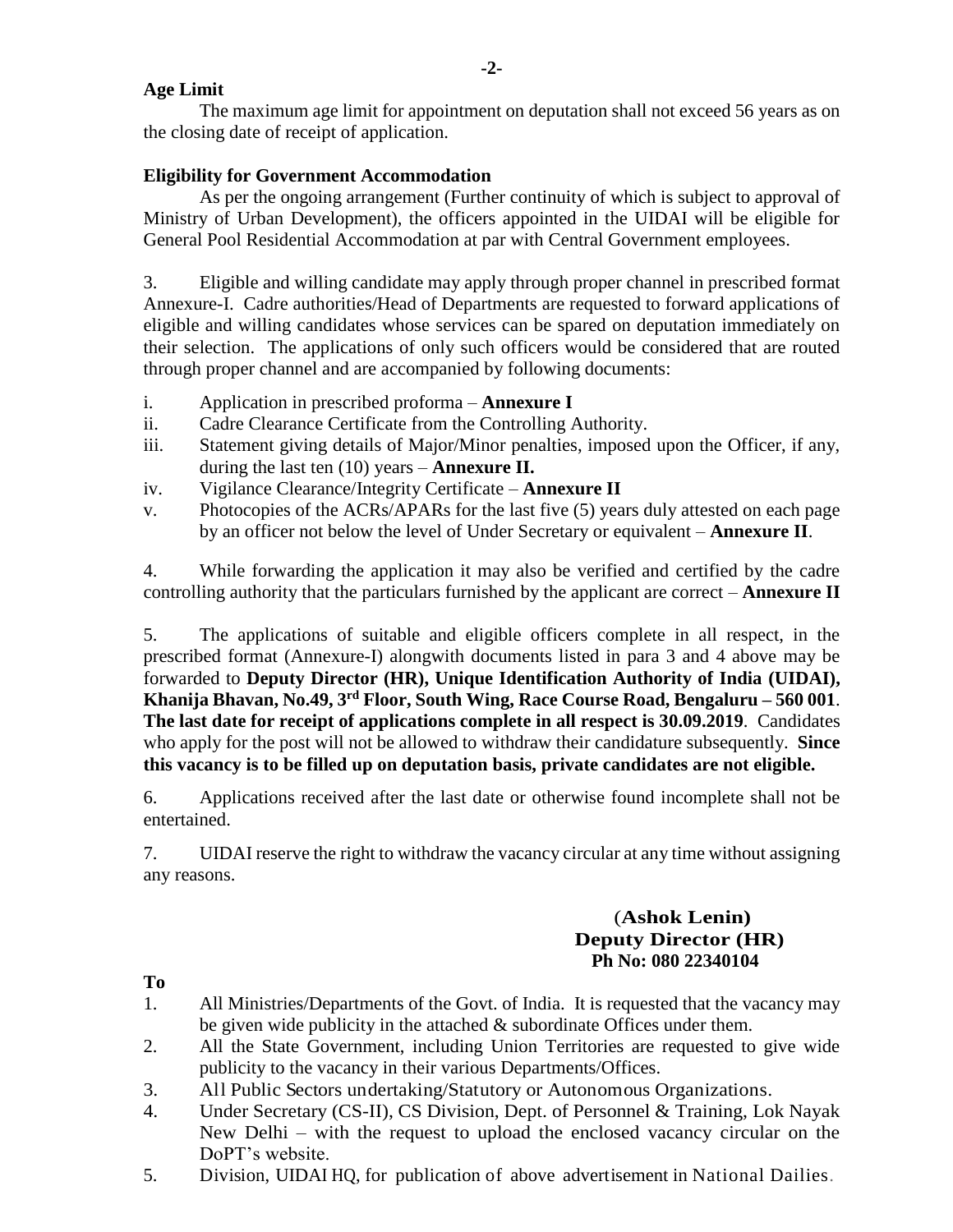### **Annexure –I**

### **Application for the post of Section Officer (SO) on deputation basis**

#### (**Since this vacancy is to be filled up on deputation basis, private candidates are not eligible)**

| 1.             | Name                                                                           | Paste your |  |  |      |                    |               |             |
|----------------|--------------------------------------------------------------------------------|------------|--|--|------|--------------------|---------------|-------------|
| 2.             | Date of Birth                                                                  | recent     |  |  |      |                    |               |             |
| 3.             | <b>Present Post</b>                                                            | Passport   |  |  |      |                    |               |             |
| 4.             | Date from which the present post is held on                                    |            |  |  |      |                    |               | Size        |
|                | regular basis                                                                  |            |  |  |      |                    |               | Photographs |
| 5.             | Present place of posting                                                       |            |  |  |      |                    |               |             |
| 6.             | Service                                                                        |            |  |  |      |                    |               |             |
| 7.             | Parent Cadre                                                                   |            |  |  |      |                    |               |             |
| 8.             | Date of joining of service                                                     |            |  |  |      |                    |               |             |
| 9.             | Pay matrix of the present post                                                 |            |  |  |      |                    |               |             |
| 10.            | Basic Pay drawn                                                                |            |  |  |      |                    |               |             |
| 11.            | Old pay Scale + Grade Pay                                                      |            |  |  |      |                    |               |             |
| 12.            | Whether the eligibility criteria prescribed for the                            |            |  |  |      |                    |               |             |
|                | post are satisfied                                                             |            |  |  |      |                    |               |             |
| 13.            | Mobile/Office/Residence Number                                                 |            |  |  |      | Mobile:<br>Office: |               |             |
|                |                                                                                |            |  |  |      | Res:               |               |             |
| 14.            | <b>Educational/Professional Qualification</b>                                  |            |  |  |      |                    |               |             |
|                | (Please mention Graduation Level and Other)                                    |            |  |  |      |                    |               |             |
| <b>SL</b>      | Year/Division<br>Qualification<br>Institution/<br>Subject                      |            |  |  |      |                    |               |             |
| N <sub>o</sub> |                                                                                |            |  |  |      | University         |               |             |
|                |                                                                                |            |  |  |      |                    | Place/Country |             |
|                |                                                                                |            |  |  |      |                    |               |             |
| 15             | Details of Experience/employment (Please attach a separate sheet, if required) |            |  |  |      |                    |               |             |
| S1             | Office                                                                         | Post Held  |  |  | From | To                 | Pay band      |             |
| N <sub>o</sub> |                                                                                |            |  |  |      |                    | along with    |             |
|                |                                                                                |            |  |  |      |                    | Grade Pay     |             |
|                |                                                                                |            |  |  |      |                    |               |             |
|                |                                                                                |            |  |  |      |                    |               |             |
|                |                                                                                |            |  |  |      |                    |               |             |
| 16             | Date of retirement under Central Government                                    |            |  |  |      |                    |               |             |
|                | Rules                                                                          |            |  |  |      |                    |               |             |
| 17             | Training (S) undergone                                                         |            |  |  |      |                    |               |             |

# **Certified that information furnished above by me is correct in all respect to the best of my knowledge and belief**

(Signature of the Candidate)